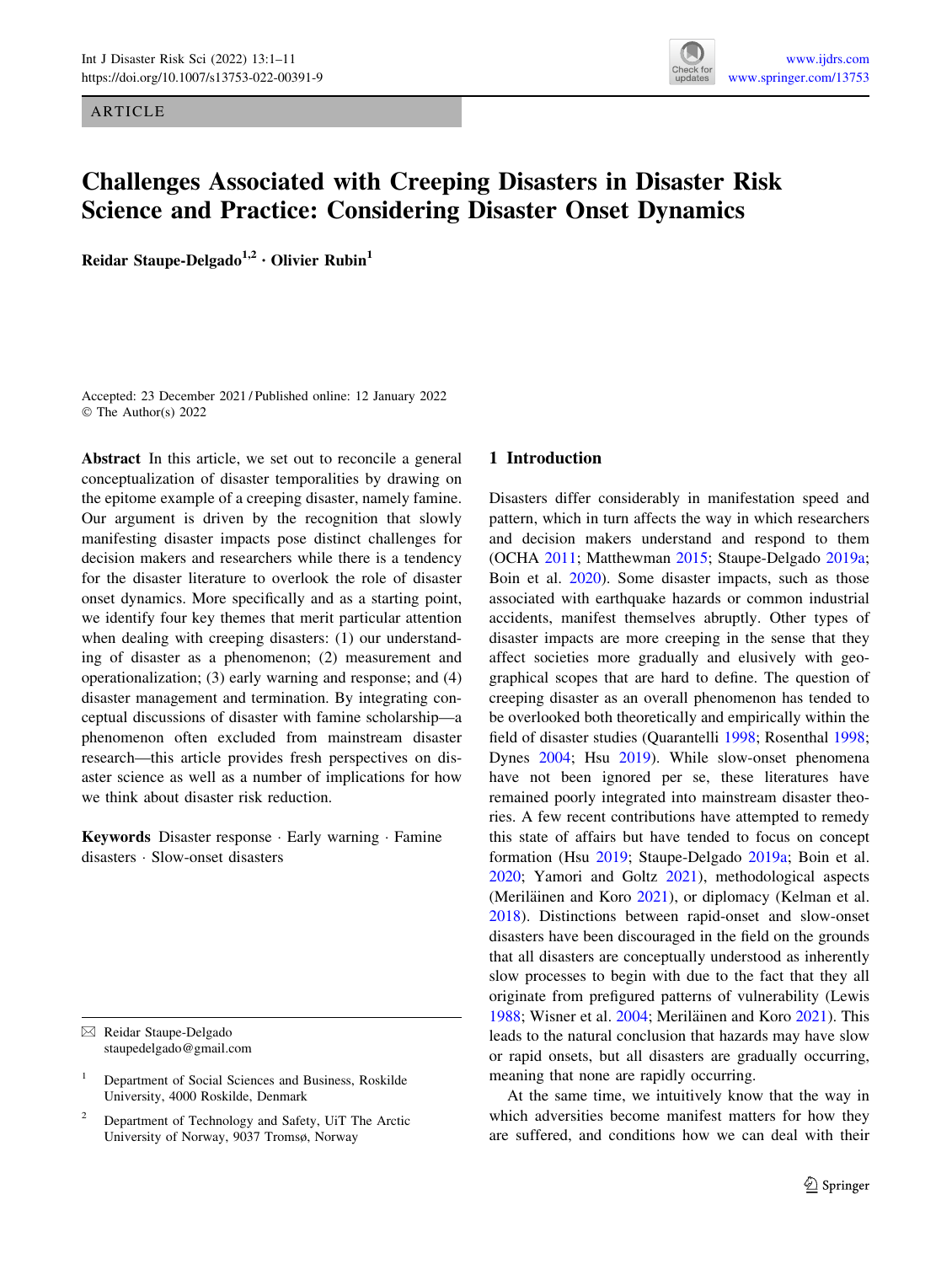immediate (as well as oftentimes gradually worsening) consequences. This is not to negate the role of vulnerabilities and the importance of addressing these. Following the reasoning of Quarantelli ([1997\)](#page-9-0), regardless of the hazards, most disasters generate similar demands and give rise to a need for similar functions (for example, evacuation, search and rescue, and tending to the wounded). The concept of disaster is recognized as highly multifaceted, encompassing root-cause perspectives alongside long-term societal repercussions. This article centers on the notion of disaster impacts, which we take to be the adverse effects of an insufficiently mitigated hazard that interacts with a vulnerable or exposed population.

We thus set out to reconcile disaster risk science with the long history of scholarship on the epitome of creeping disasters—namely famine disasters. The article is inspired by our observation that famines are largely absent from mainstream disaster scholarship, although a number of important disaster science contributions are based on famines (Glantz [1976](#page-8-0); De Waal [1989;](#page-8-0) Keen [1993;](#page-9-0) for an overview see Staupe-Delgado [2019a\)](#page-9-0). Famines arguably challenge the stereotypical hazard/disaster distinction they are the result of numerous compounding factors while in themselves constituting disasters; famines are often a disaster in a disaster. At the same time, like other disasters, famines are also undeniably one of the best examples of a disaster that is attributable to vulnerabilities as the very condition of famine is typically the conclusion of prolonged periods of turmoil, poorly mitigated natural hazards, and socioeconomic inequalities and abuse (Hewitt [1995\)](#page-9-0).

We engage recent scholarship in the field and argue for increased attention to temporalities in the wider debate surrounding the "what is a disaster?" question (Quarantelli [1998;](#page-9-0) Perry and Quarantelli [2005](#page-9-0)). This conceptual exercise allowed us to identify a set of traits or distinct challenges posed by creeping disasters, which we have organized into four overarching themes:

- (1) The disaster concept—our understanding of disaster as a phenomenon;
- (2) Measurement and operationalization—identifying emerging creeping disasters;
- (3) Early warning and response—barriers for translating detection into timely response;
- (4) Disaster management and termination—distinct disaster management challenges.

These four themes are inextricably linked. However, famine research suggests that distinct characteristics and dynamics are associated with each of the themes.

The next section elaborates on the concept of creeping disasters from the perspective of disaster risk science, with particular focus on the notion of onset dynamics and impact manifestation patterns. The third section outlines the nature of famine disasters. The fourth section discusses the distinguishing features of creeping disasters with respect to the four themes, including reflections on the practical significance for comprehension, prediction, response, and management, with the aim of demonstrating that creeping disasters pose a set of distinct challenges for disaster management. The concluding section summarizes the salient points raised in this article as well as their implications for famine research and disaster scholarship.

#### 2 Creeping and Gradually Manifesting Disasters

The concept of disaster is typically understood in terms of a disruptive departure from what may be labelled normal conditions (Quarantelli [2000;](#page-9-0) Tierney and Bruneau [2007](#page-10-0)). Other conceptualizations of disaster have underlined precisely this role of seemingly ''normal'' conditions in prefiguring or constructing disaster risk (Hewitt [1983](#page-9-0); Kelman [2020](#page-9-0)). In reality, a neat dichotomy between normality and disaster, or other ''phases'' of disaster, does not exist (Neal [1997](#page-9-0); Coetzee and Van Niekerk [2012;](#page-8-0) Bosher et al. [2021](#page-8-0)). While disaster impacts are increasingly seen as processes rather than one-off events, disasters are typically imagined in the form of graphic images of material destruction, a need for getting out of harm's way and as ''events'' followed by recovery in their aftermath. In this way, disasters are classically understood as a radical rupture from the status quo, triggering sentiments of disbelief and time compression—which in turn generates an intense urgency to act. The ''disaster occurrence'' itself is commonly understood in ''sudden-onset'' terms (although disasters often have lasting consequences), seen as implying impact trajectories that consist of abrupt, unexpected devastation followed by a race to recover back to how things were (Meriläinen and Koro  $2021$ ). This is also implied by the urge to build back better, recover resiliently, or other temporal foci that cast disasters as ''events'' (Bosher et al. [2021](#page-8-0)). The following definitions, for example, conceptualize "disaster" as:

An event, concentrated in time and space, in which a society or a relatively self-sufficient subdivision of a society undergoes severe danger and incurs such losses to its members and physical appurtenances that the social structure is disrupted and the fulfilment of all or some of essential functions of the society is prevented (Fritz [1961,](#page-8-0) p. 655).

Relatively sudden occasions where because of perceived threats the routines of the collective social units involved are seriously disrupted and where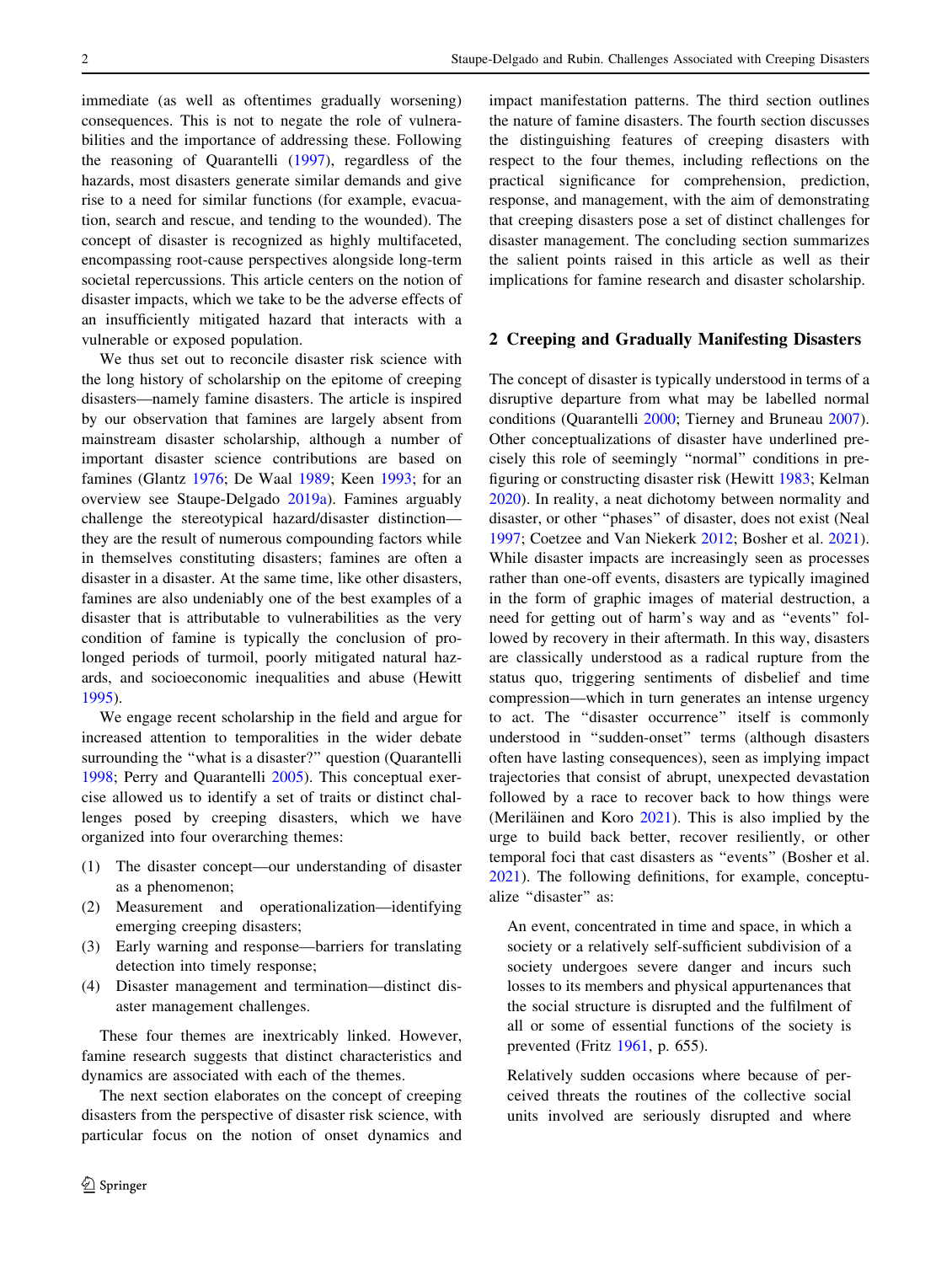unplanned courses of action have to be undertaken to cope with the crisis (Quarantelli [1991](#page-9-0), p. 2).

A sudden, calamitous event that seriously disrupts the functioning of a community or society and causes human, material, and economic or environmental losses that exceed the community's or society's ability to cope using its own resources. Though often caused by nature, disasters can have human origins (IFRC [2020](#page-9-0)).

A serious disruption of the functioning of a community or a society at any scale due to hazardous event interacting with conditions of exposure, vulnerability, and capacity, leading to one or more of the following: human, material, economic and environmental losses and impacts (UNDRR [2017\)](#page-10-0).

It is clear that these definitions do not facilitate discussions of creeping phenomena as disastrous. Two highly influential definitions from the disaster studies literature (Fritz [1961](#page-8-0) and Quarantelli [1991](#page-9-0)) seek to limit the field to encompass only abrupt adversities. The International Federation of Red Cross and Red Crescent Societies (IFRC) defines disaster in terms of sudden, calamitous events in the context of their work and mandate. As such, disaster scholarship remains heavily focused on models that implicitly theorize on the basis of ''conventional disasters'' that are assumed to be divisible into sequence patterns.

One such reason is perhaps an early observation that ''all disasters are slow onset when realistically and locally related to conditions of susceptibility'' (Lewis [1988,](#page-9-0) p. 4). Newer definitions have underlined the role of overrun local capacities and demand surges that give rise to a need for outside assistance to cope (Kelman [2020\)](#page-9-0). It is true that all disasters have the potential of becoming protracted processes where, particularly the most vulnerable, may well never fully recover in their wake. It is also true that all disasters can be traced back to decades or centuries long precursory processes of vulnerability creation and neglect as the ultimate root cause of disastrous outcomes. Considering the speed at which disaster impacts become manifest is not the same as ignoring the role of vulnerabilities, however.

One should be careful not to confound these kinds of causal theories and more practical analyses connected to disaster management and lived experience. The difference lies mainly in what is anticipated—people exposed to creeping disasters experience gradually worsening conditions with perhaps no clear end in sight. During famines, for example, one can observe the seemingly paradoxical behavior where households choose not to eat their available food (De Waal [1989;](#page-8-0) Keen [1993;](#page-9-0) Osmani [1993\)](#page-9-0). By

slaughtering their livestock, households increase their chance of short-term survival, but in doing so they become vulnerable for many years to come. Instead, people exposed to famine preserve their livestock and use seeds to plant their fields (instead of for consumption) in anticipation of better times that might never materialize. Because conditions continue to worsen with no apparent end in sight, affected populations will often live in uncertainty as to whether better times are just around the corner or whether the worst is yet to come. These types of coping strategies demonstrate how more creeping onset speeds are associated with intense uncertainty and an experience of living in anticipation of a highly uncertain future as affected populations cannot know in the present if the situation will improve in some months or whether recovery will be much more elusive.

We posit that gradually manifesting forms of destruction and adversity might pose challenges that differ from those of more immediate forms of destruction (Twigg [2004\)](#page-10-0). In his seminal work on creeping environmental problems, Glantz [\(1994](#page-9-0)) noted that one central challenge is their gradual onsets and dispersed impacts that reduce their salience among decision makers: ''a change in this type of environmental problem is not much worse today than it was yesterday; nor is the rate or degree of change tomorrow likely to be much different than it is today'' (Glantz [1994](#page-9-0), p. 3). Elusive hazards often lead to diffuse disasters—disasters that often require data on specific parameters to even determine that they are in motion (Kelman [2019](#page-9-0)). They often give rise to certain adjustments when conditions allow, but also shape vulnerabilities (Burton et al. [1993\)](#page-8-0). While they share a number of commonalities with disaster as a general phenomenon, they could be distinct in the sense that their ambiguous existence renders them easily ignorable and difficult to observe in the absence of deliberate monitoring.

These differences, we would underline, do not necessitate major qualitative shifts in our understanding of disasters but demonstrate that systems developed for more acute types of occurrences will be less relevant in the context of creeping disasters. Studying creeping disasters as an overall category, therefore, assumes that certain onset-related impact dynamics shape response and planning challenges. Investigating creeping phenomena comparatively would leave us better positioned to analyze the role that onset dynamics play in how we think about disasters and how we work to mitigate their impacts and respond to them (Staupe-Delgado [2019b](#page-9-0)). Creeping disasters display certain spatiotemporal characteristics that are less evident in the context of more immediately felt disasters, such as the challenge of noticing its existence and securing proactive response before it is too late. For many elusive and gradually occurring kinds of disaster impacts the very existence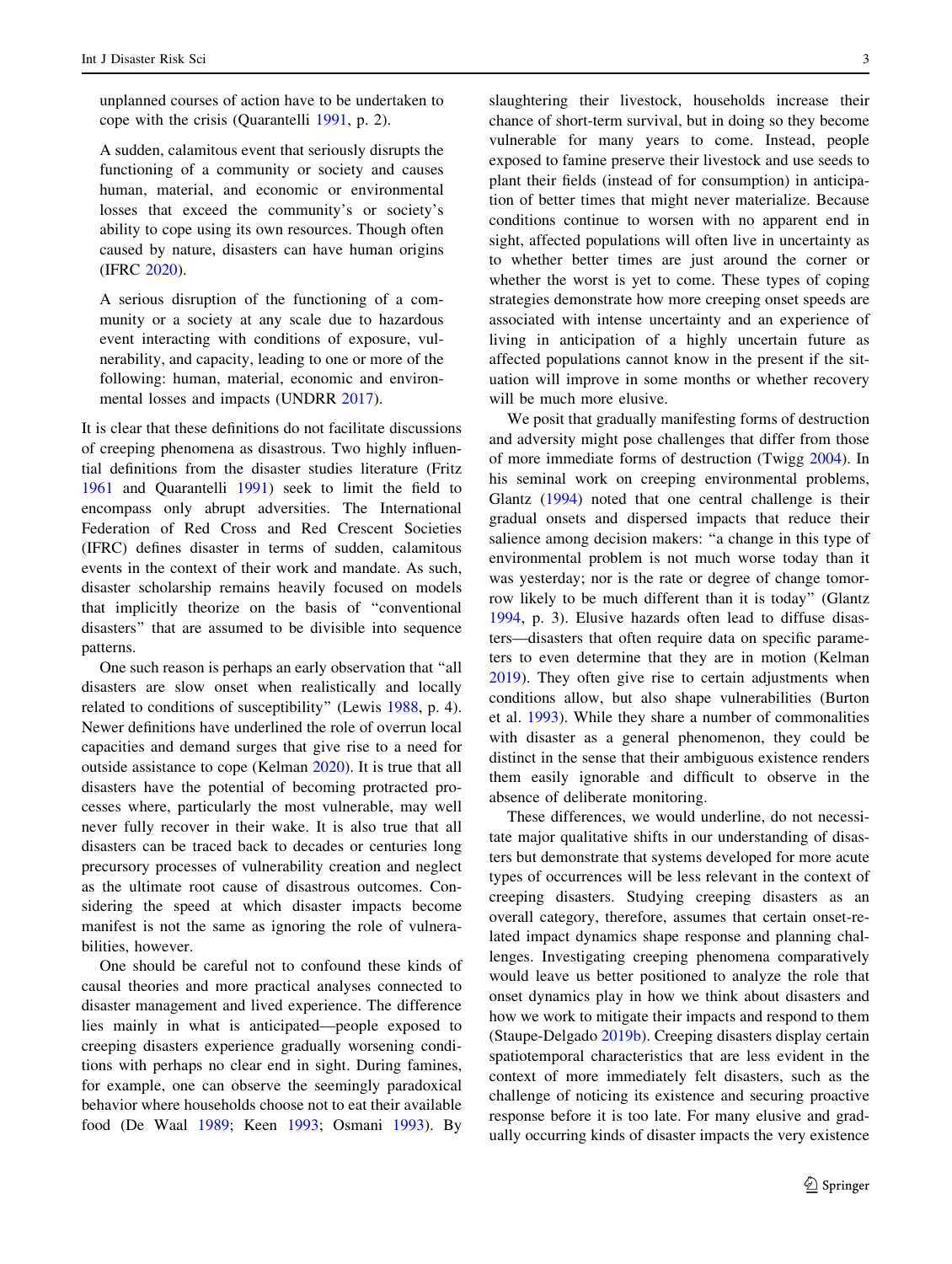of an onset is oftentimes controversial, at least for some time before evidence becomes irrefutable.

The call for excluding creeping or "slow-onset" disasters from disaster studies can be traced back to one of the most influential pioneers of modern disaster sociology, E.L. Quarantelli. Famously, he expressed apprehension against including chronic, diffuse, and long-term situations such as famines, epidemics, and droughts (FEDs) in the category of disasters, stating in the Epilogue of the prominent scholarly work, What is a Disaster?, that his inclination ''would be to exclude FEDs from the disaster category and to treat FEDs as social problems, involving chronic stress settings rather than crisis occasions'' ([1998,](#page-9-0) p. 260). Quarantelli put forward two arguments in support of this position (Quarantelli [1998;](#page-9-0) Hannigan [2013](#page-9-0)).

First, Quarantelli ([1998\)](#page-9-0) explained that slow-onset situations lack the disruptive effects we commonly associate with disasters that are relatively more focused in time and space. Such a descriptive and definitional statement in and of itself hardly constitutes a robust case for exclusion from the field. There is such great heterogeneity in the core characteristics of disasters already included in disaster research that the described temporal variations in disaster impacts appear inadequate to make an argument against inclusion.

His second objection appears more convincing, that there is minimal overlap between the empirical data and theoretical ideas on creeping disasters and those relating to more rapidly manifesting disaster impacts. Quarantelli [\(1998](#page-9-0), p. 266) argued that ''many well-established observations findings about disaster behavior at any level of analysis, simply do not appear to apply to these diffuse kinds of happenings.'' Such an argument could strictly be taken to mean that the paradigms are incommensurable in a Kuhnian sense or merely that there is little to be gained from addressing creeping (ongoing) phenomena from a disaster perspective. The argument of limited overlap, by Quarantelli's own admission (1998), relies on very informal and unsystematic observations. Interestingly, he only contemplated the scope for applying literatures relating to creeping disasters to more conventional disasters and not cross-fertilization the other way around (that is, applying disaster research concepts and perspective to the study of famine). In this article we put forth the argument that recent conceptual developments appear to increase the opportunity and value of addressing famines from a disaster perspective and advance an ongoing agenda of conceptualizing the onset aspect of disasters more explicitly (Glantz [1994;](#page-9-0) Matthewman [2015;](#page-9-0) Hsu [2019](#page-9-0); Staupe-Delgado [2019a](#page-9-0)). Famine understandings have moved from primarily a developmental process perspective to an "event-based" perspective where political accountability (and criminalization) is emphasized.

#### 3 Famine as One Type of Creeping Disaster

Most disaster research that contributes to our understanding of slowly manifesting disaster impacts has focused on the impacts of droughts and gradual processes of environmental change (Staupe-Delgado [2019a\)](#page-9-0). Drought, importantly, is not synonymous with famine. While drought is a natural hazard, famine is the archetypical creeping disaster. Drought is a recurring feature of the climate in most parts of the world and occurs for a variety of reasons, not all meteorological (Wilhite and Glantz [1985\)](#page-10-0), and droughts very rarely trigger famines. Famines are also not intrinsically linked to droughts. The 1974 Bangladesh famine, for example, that claimed the lives of a least 300,000 people was not preceded by widespread droughts but rather by prolonged floods, which submerged large parts of the country (Dowlah [2006](#page-8-0)). Drought is neither a necessary nor a sufficient condition for famine. As with all disasters, famines too arise from vulnerabilities. In fact, contemporary famine has become increasingly disassociated from natural hazards such as droughts. Famines have become much more closely associated with civil war, extreme destitution, and political unrest (De Waal [2018;](#page-8-0) Rubin [2019](#page-9-0)).

If we consider famines as a creeping form of disaster, famines should not be perceived as the final cataclysmic outcome of a linear trajectory characterized by continued deterioration of a country's nutritional status. Rather, famines are usually much messier with a large element of nonlinear sociopolitical dynamics with multiple pathways in which vulnerable populations can fall into famine (Patnaik [1991;](#page-9-0) Rubin [2009a;](#page-9-0) De Waal [2018;](#page-8-0) Howe [2018](#page-9-0); Maxwell et al. [2020](#page-9-0)). Thus, a longer temporal perspective that encompasses famine as a synergistic outcome of complex indirect and nonlinear sociopolitical dynamics should be preferred. The burden of this creeping disaster can rival many of the other kinds of disasters faced by humans over the centuries. Approximately a quarter million people perished in the 2011 Somalia famine, and currently the number of people estimated to be vulnerable to famine has almost doubled from 27 million in 2019 to 45 million in 2021 (WFP [2021](#page-10-0)). Famines are among the few disasters to spare most types of physical capital (roads, bridges, houses, and so forth). In that sense, famine has much in common with other creeping phenomena, namely pandemics and antimicrobial resistance (Viens and Littmann [2015](#page-10-0)). Scorched agricultural fields are not a prerequisite for famine. Instead, it often coincides with and is concealed by the chaos of conflict and general misery and can occur in one segment of the population without afflicting the entire population.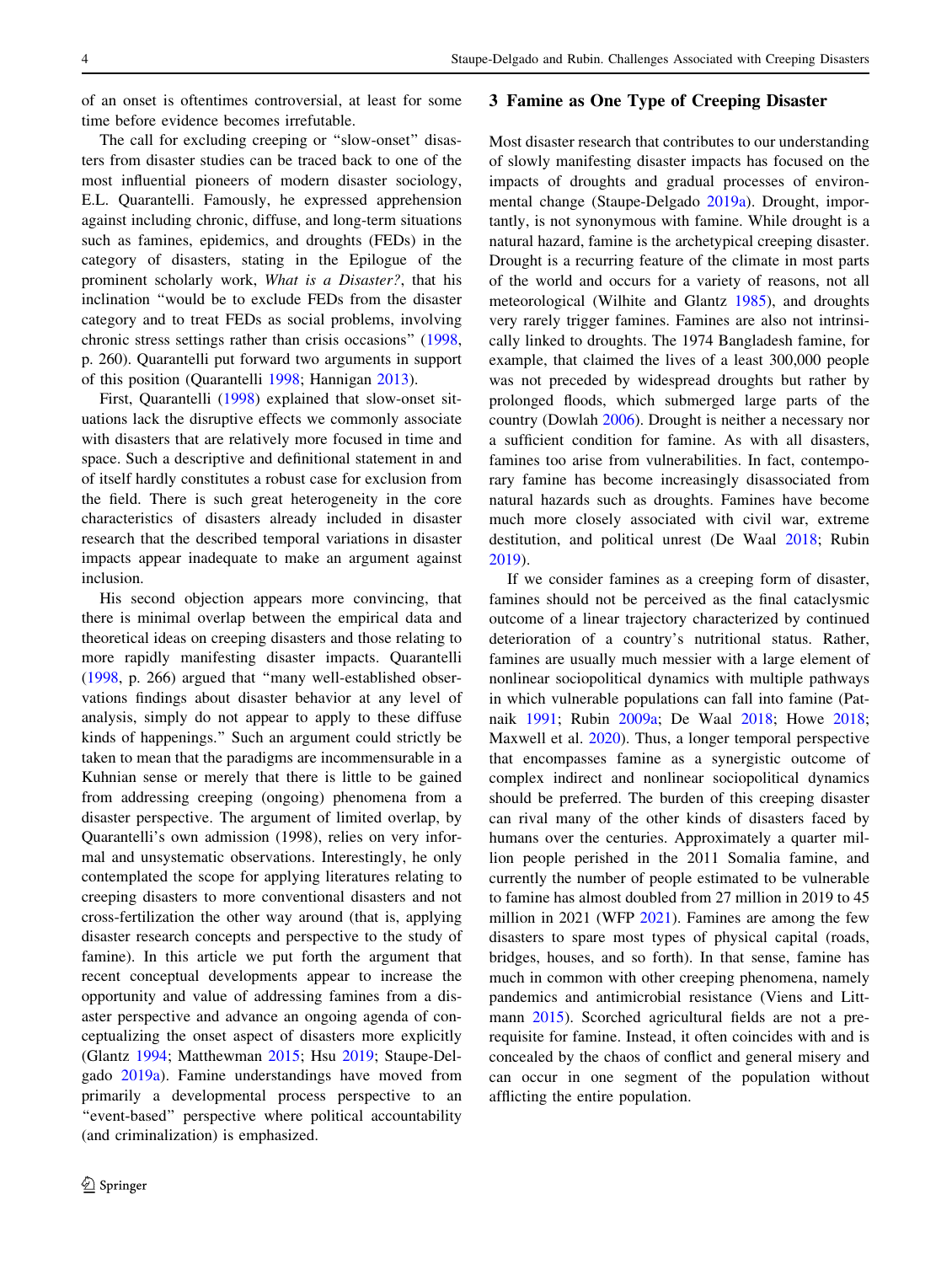A famine is clearly not a hazard as typically understood in disaster risk science. Famines also fit poorly with prevailing (sudden-onset based) disaster definitions. However, this does not in itself position us to conclude that it is productive to frame famine situations as creeping disasters. One of Quarantelli's ([1998\)](#page-9-0) chief objections for their inclusion in disaster risk research was the theoretical and empirical disconnect between these types of gradually manifesting and diffuse processes of harm and more instantaneously felt disaster impacts. There need to be analytical advantages to approaching a societal phenomenon as a creeping kind of disaster instead of as a principally development, economic, health, or political problem or failure. Defining famine disasters as creeping disasters without addressing the ''so what?'' question would be unsatisfactory. The very discussion of disaster temporalities has remained controversial and advancing thought on the matter would in itself contribute to expanding and adding nuance to the term. Moreover, identifying disaster management implications would suggest the discussion has practical implications. The next section will discuss some of the distinguishing features of creeping disasters, of which famine may be considered one example, and outline the analytical advantages of explicitly acknowledging these features in light of our four themes.

# 4 (Re)considering Creeping Disasters: Four Sets of Insights Based on Famine Onset Dynamics

Creeping disasters demonstrate a set of distinguishing features with implications both for how we think about disaster impacts and onset dynamics, including practical implications. These features help us conceptualize how creeping disasters are distinct in terms of lead time, as in theory, their impacts could be easier to brace for proactively than in cases where destruction is more temporally concentrated. Yet the slowness of their manifestation may itself prove a barrier to effective response due to a perceived lack of acuteness—famine disasters serving as our case in point. We have structured our reflections according to four related themes: (1) the disaster concept; (2) measurement and operationalization; (3) early warning and response; and (4) disaster management and termination.

# 4.1 The Disaster Concept

The failure to recognize creeping disaster impacts as a somewhat distinct type of societal problem has led to an undertheorization and underappreciation of their particular disaster risk science challenges. Creeping types of disaster impacts have thus been understudied using the tools and approaches that stem from disaster risk science, the

principal among these being the interdisciplinary modus operandi that permeates the field. Ironically, creeping disasters, with their ambiguity and slow onsets, may be the phenomena most in need of this kind of interdisciplinary treatment, which this field can offer.

Sen [\(1981](#page-9-0)) effectively dislodged the understanding of famine from that of drought by stressing how the cause of famine was not a lack of food (production failure) but rather a lack of access to food (market failure). Thus, contemporary definitions of famine make no mention of a particular hazard (such as droughts, floods, or locust swarms). Rather, famines are often defined generically as an idiosyncratic event identifiable by excess mortality caused by mass starvation (Sen [1981;](#page-9-0) Howe and Devereux [2004](#page-9-0); Gráda [2009](#page-9-0); Rubin [2009b](#page-9-0)). Despite this understanding of famine as an idiosyncratic event, contemporary famines have mainly been addressed as a developmental challenge (Devereux [2007](#page-8-0); De Waal [2018;](#page-8-0) Rubin [2019](#page-9-0)). Initially, Sen avoided the disaster term altogether in his major work on famine, except in a brief reference to famines as "economic disasters" (Sen [1981,](#page-9-0) p. 161). However, in the 1990s several famine scholars, including Sen, began using the term ''disaster'' more frequently.

In his other major work on famine (where he applied a more political perspective to the analysis of famine), Sen explicitly referred to famines as disasters, arguing that ''there is need for economic and political analyses here, as there also is for having a fuller understanding of crises and disasters other than famines'' (Sen [1999,](#page-9-0) p. 161). Likewise, Hewitt ([1995,](#page-9-0) p. 115) argued that famine was an "archetypal case of disaster prefigured by 'underdevelopment.''' In his influential work on famine crimes, De Waal also used the term "famine" and "disaster" interchangeably throughout the book (De Waal [1997](#page-8-0)). As opposed to arguing that famines are non-disasters, they have been framed as a particular kind of disaster. Still, Quarantelli described, based on his own experience, how famine scholars were not part of the social circles of disaster researchers in the 1990s (Quarantelli [1998](#page-9-0)). Not much appears to have changed since then, as recently documented by Rubin [\(2019\)](#page-9-0), who argues that famines appear mostly restricted to historical and development scholarly circles, and they are noticeably absent at major disaster conferences.

One of the difficulties with approaching famine as an idiosyncratic event (which no disaster is anyway) is that, until recently, the identifying triggers for famine remained elusive. While understandings of famine clearly referred to a sudden and extra-ordinary situation (with other disasters similarly mislabeled), the actual demarcation of famine was difficult to establish in practice. This is along the lines of Quarantelli's ([1998\)](#page-9-0) argument that ambiguous disasters, characterized by temporal and spatial diffusion, should be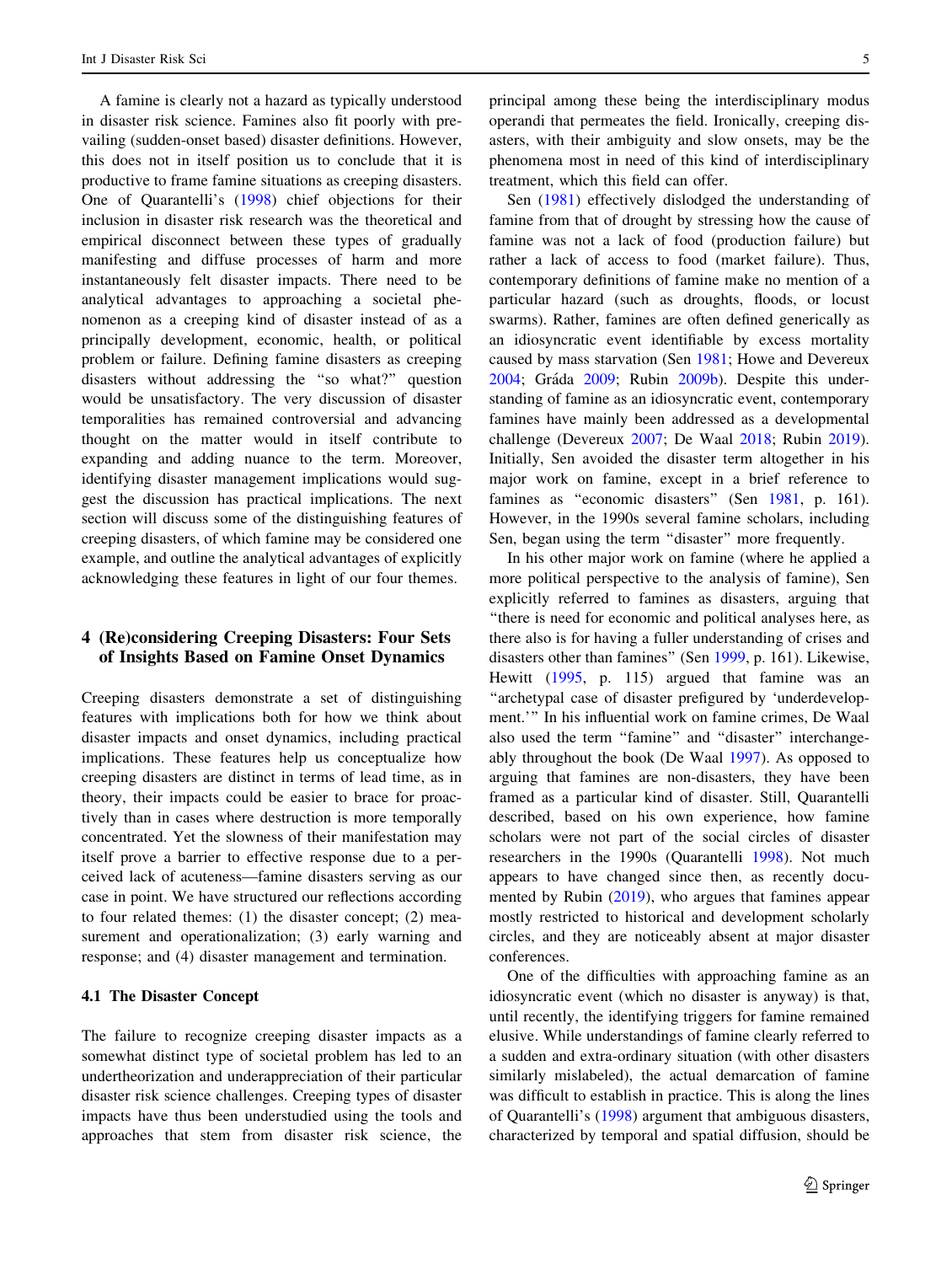considered as something ''other'' than a disaster. Hence, while definitions of famine were event-focused (much like the misnomer ''rapid-onset disasters''), the actual operationalization of famine remained underdeveloped. For the last 15 years, however, key international organizations and international nongovernmental organizations (major UN agencies, CARE international, Oxfam, Save the Children, and others) have worked on a set of standardized tools and measurements for the declaration of famine. These guidelines have most recently been published in an Integrated Food Security Phase Classification (IPC) table, allowing for a more demarcated identification of famine (IPC [2020](#page-9-0)). Today, the United Nations classifies famine based on explicit qualitative and quantitative indicators. The three key criteria for declaring famine in an area are whether indicators are currently above or projected to be above the following thresholds: (1) more than 20% of households experiencing extreme food gaps; (2) more than 30% of children acutely malnourished; and (3) crude mortality rates exceeding 2/10,000/day. This explicit operationalization has allowed for famines to be approached much more as identifiable events—with all the shortcomings that such a technocratic perspective entails.

This event-focused understanding and operationalization is not much different from the disaster definitions listed previously. These famine benchmarks have been used to declare famines on two occasions: on 20 July 2011 in parts of Somalia, and on 20 February 2017 in South Sudan. According to the IPC [\(2021](#page-9-0)), the present 2021 humanitarian catastrophe in Ethiopia does not (yet) live up to a famine disaster classification despite widespread malnutrition rates.

Another recent relevant development in famine research is the greater appreciation for and formalization of political dynamics that mirrors that of disaster research. One of the most influential famine scholars, Stephen Devereux [\(2007](#page-8-0)), has identified a recent shift in the understanding of famine from one emphasizing market-based failures to one looking at them as failures of political accountability and response (transfer-based failures). The subject of practical and scholarly interest is not the socioeconomic ''shocks'' themselves but the failure to respond to such ''shocks.'' This is very much in line with disaster research where most disaster scholars and practitioners show evidence that prevention, preparedness, and response are determined by political factors. Following this understanding, the criminalization of famine has been revitalized. Although the discussions of famine as a criminal act was spearheaded by anthropologists in the 1990s, most notably De Waal ([1993\)](#page-8-0) and Keen [\(1994](#page-9-0)), it was more than a decade before this perspective was picked up by legal scholars (Marcus [2003](#page-9-0); DeFalco [2017](#page-8-0); Conley and De Waal [2019\)](#page-8-0). In his most recent monograph on famine, De Waal ([2018\)](#page-8-0) explicitly emphasized the need for distinguishing famine from (chronic) hunger and malnutrition, arguing instead for a closer association with mass atrocities. These calls for famine criminalization, published mostly in international law and justice outlets, resonate in key international organizations with their investigations of non-violent human rights violations and the establishment in 2000 of a Special Rapporteur on the right to food (OHCHR [2021\)](#page-9-0).

The event-focused approach to famine, together with the attention to complex political dynamics, we argue, has increased the opportunities and rewards for integrating these types of more creeping situations in disaster research. Rather than seeing slow-onset and rapid-onset disasters as two distinct categories (or as incompatible with each other), there is merit in conceptualizing them along a temporal continuum where certain dynamics are more or less pronounced with slower disaster impact manifestations. Treating famine as a disaster would allow for insights from a disaster research domain that has expertise with crisis management, strong links to policy making, and rich theoretical developments.

This "disasterization," as it were, of adverse occurrences like famine, should not be conflated with merely applying a different framing or rendering famines more salient (political strategic use of the disaster term); rather, it entails addressing the phenomenon from an analytically productive vantage point that we argue disaster studies can offer as a field. Although attempts have been made within the current conceptual paradigm to apply a disaster studies lens to concepts like pandemics and industrial explosions, it appears clear that the conceptual apparatus largely centers on the impacts of natural hazards, such as floods, earthquakes, hurricanes, and tsunamis. It is not that other hazards have not been studied (ample contributions suggest otherwise), but rather that the conceptual apparatus and examples often revolve around natural hazards-related disasters. We argue that casting a wider net can enrich disaster risk science, but it also implies a willingness to innovate conceptually and operationally.

#### 4.2 Measurement and Operationalization

Slow-onset disaster impacts increase the scope for early action but are limited by detectability and barriers to declaring an emergency before impacts are ''sufficiently severe" to demand a response (Glantz [1994\)](#page-9-0). By definition, more creeping disaster impacts build up and evolve over prolonged periods of time, thus providing (in theory) ample opportunities for preventive and mitigative measures to be put into place in their advent. That creeping disaster impacts are suffered gradually means that the initial problem is mainly one of ''noticing'' (Staupe-Delgado [2022](#page-10-0)). While creeping disaster impacts are easier to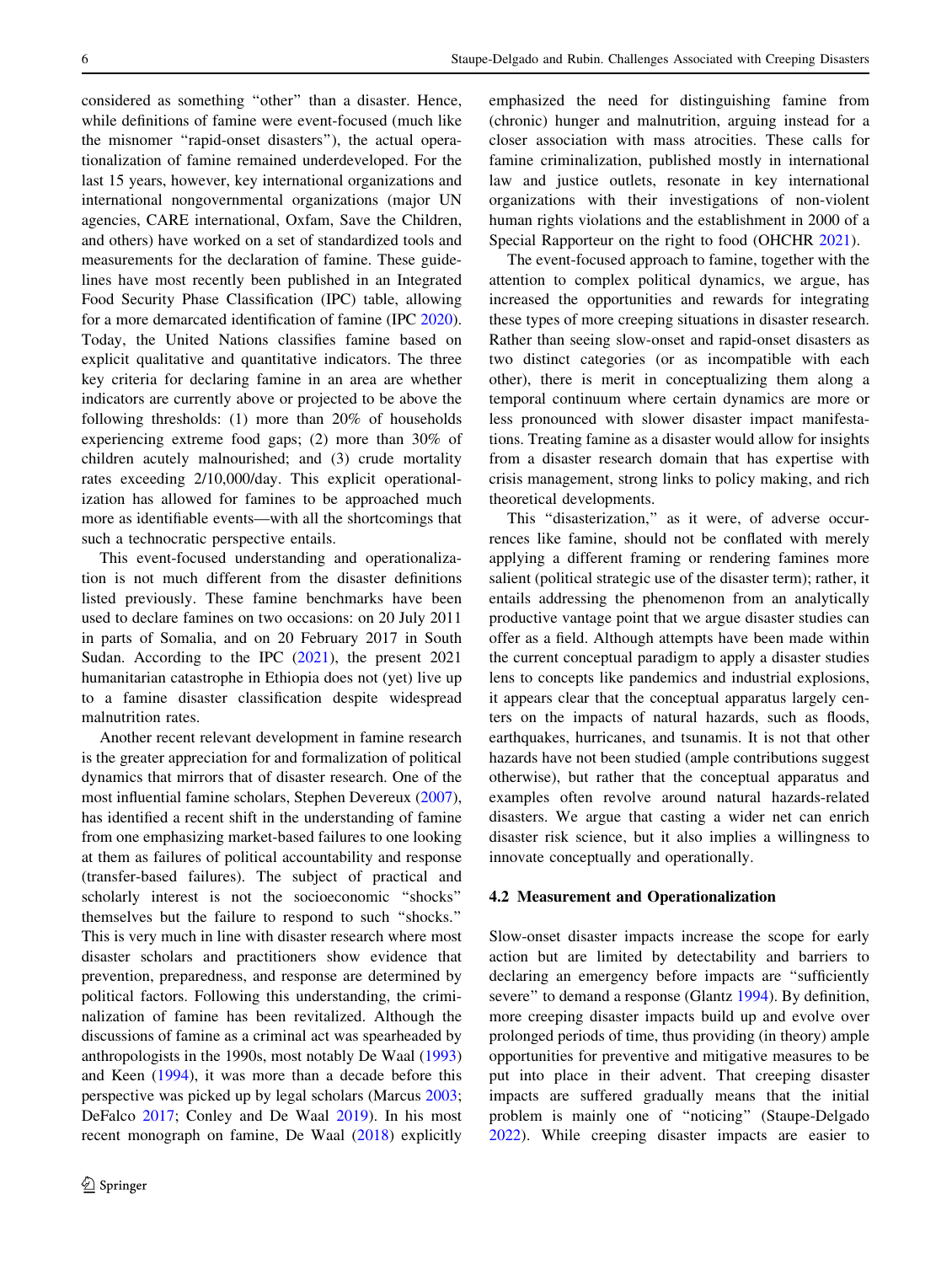prevent in theory, they are also more difficult to warn against at an early stage because there are no clear-cut benchmarks. When does an infectious disease go from being an outbreak, to an epidemic, to a pandemic? This ambiguity is precisely the reason behind the IPC's standardized indicators for famine declarations.

It is hard to establish when a threat moves from disaster risk to disaster fact, which shapes the political salience of such disasters. Identifying the existence of these threats is a first step towards rendering them real in the public imagination and in the eyes of decision makers. Famine forecasts today, for example, rely as much on monitoring socioeconomic factors, such as coping strategies, price fluctuations, and adverse anthropomorphic indicators as they rely on pure hazard monitoring. The challenge for preventive actions is that many of these are trailing indicators—they provide evidence of a disaster in the making in the form of gradually worsening conditions, also opening up discussions centered on identifying thresholds for when conditions that simmer in the background somehow warrant emergency status. A variety of tools are used to render these disasters real, often relying on modeling, statistics, and projections. This holds particularly true for several high-profile contemporary health disasters such pandemics and antibiotic resistance.

One defining feature of creeping disaster impacts is the notable potential for anticipating how they will continue to develop over time owing to their relatively slow buildup. This refers not necessarily to the slow evolution of hazardous conditions that may be driving the disaster forward, but also the slow manifestation of the gradually worsening socioeconomic conditions that produce temporally dispersed disaster impacts (Staupe-Delgado [2022](#page-10-0)), which means that warning signs must also be looked for in the societal sphere in the form of indicators (Kelman and Glantz [2014\)](#page-9-0). Famines encompass these creeping characteristics that make them amenable to early detection but at the same time susceptible to trailing indicators that impede an early response. A recurrent challenge for famine early warning systems has been distinguishing the onset of famine from a chronic situation of extreme deprivation or food insecurity. There is ambiguity both spatially and temporally, and the benchmarks used for declaring famine are de facto trailing indicators, with high mortality rates being a defining factor.

In spatial terms, Seaman [\(1993](#page-9-0)) questioned whether a slight change in mortality in a very large population, resulting in a massive number of starvation deaths, should be categorized as a famine. Similarly, with respect to the temporal dimension Maxwell et al. [\(2020](#page-9-0), p. 2) rightly asked ''why is a crisis that kills 4000 people in three months a 'famine' but one that kills 100,000 over the course of a year not a 'famine'?'' Matters of operationalization aside, it is clear that determining thresholds remains one obstacle to prevention that is distinct to creeping disaster impacts. The dominant modus operandi of the international community is to intervene only after a situation has deteriorated beyond a certain threshold. The 2021 situation in Ethiopia with an estimated 400,000 acute food insecure people in Tigray, while being characterized as a ''catastrophe'' and an ''emergency,'' has yet to deteriorate to a state of famine according to the IPC [\(2021](#page-9-0)). This reliance on trailing indicators poses a dilemma to creeping forms of disaster, as the response presupposes the identification of an already existing disaster onset.

Most agencies are continually dealing with a multitude of disasters of different magnitudes, which leaves little room for paying attention to seemingly less urgent matters that may or may not flare up at a future time. Gradually occurring disaster impacts may also fall outside the scope of traditional actors and definitions of disaster. These characteristics are consistent with those identified by other researchers, both those who have focused on slowly emerging disasters (Shaluf [2007;](#page-9-0) Marulanda et al. [2010](#page-9-0); Jaime [2013;](#page-9-0) Matthewman [2015](#page-9-0); Zaidi [2018](#page-10-0)), as well as early warning experts (Ahrens [2003;](#page-8-0) Alcántara-Ayala and Oliver-Smith [2015](#page-8-0); Costella et al. [2017](#page-8-0)). It therefore seems safe to argue that translating an early warning into a proactive response to creeping disasters demands that resources are spent not only on ''extinguishing fires'' (responding to current, acute disasters), but also that attention is devoted to longer time frames.

#### 4.3 Early Warning and Timely Response

Researchers working on slowly manifesting disasters often observe a tendency for ''early warning, late response'' (Lautze et al. [2012](#page-9-0), p. 43). In the context of famines, this can be ascribed to trailing indicators such as increases in mortality, wasting, stunting, and so on. Still, the detection of slowly menacing disasters may be a necessary condition to effectively address them but it is not sufficient in and of itself. The main challenge for mustering an effective response is that creeping disaster impacts generally do not create much of a stir. It is precisely their quiet and difficultto-perceive manifestation that causes them to be so treacherous, requiring that decision makers realistically observe their potential to continue worsening over time if left unchecked (DeLeo [2016;](#page-8-0) Staupe-Delgado [2019b](#page-9-0)). Rather than impacting suddenly in a way that is immediately felt and visible, they are easily ignored, and response is often postponed until more acute impacts surface.

Researchers observe no unambiguous link between disaster severity, either in terms of economic burden or human toll, and political attention or policy change (Birkland [1998;](#page-8-0) Healy and Malhotra [2009](#page-9-0); DeLeo [2016](#page-8-0);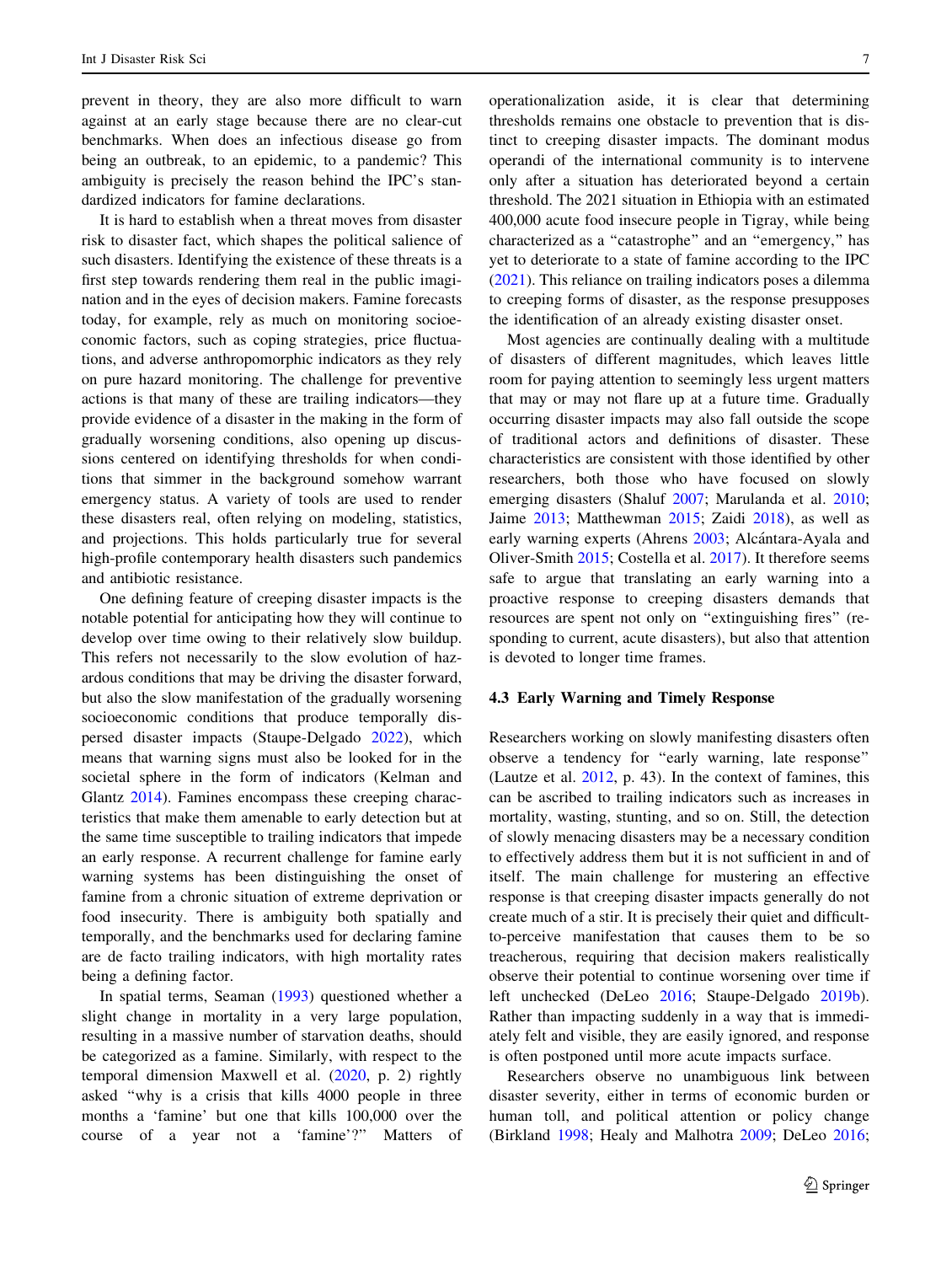Boin et al. [2017;](#page-8-0) Rubin [2018\)](#page-9-0). Slowly manifesting disaster impacts are usually associated with lower political salience than impacts that are concentrated in time and space, such as the consequences of an earthquake. Not only are politicians rarely rewarded electorally for a non-disaster (a disaster prevented) but they also need to defend what seem like policy inefficiencies over many years in anticipation of a possible disaster in the future (Rubin [2018](#page-9-0)). Maintaining expensive dikes in the anticipation of a 50-year flooding event in the face of other more pressing public concerns (such as the quality of elder care, unemployment benefits, and foreign policy challenges) is no easy task for most governments. Essentially, the political price of terminating the creeping disaster will be paid now while the benefits might be reaped in the future, setting up few political advantages to implementing preventive measures despite obvious humanitarian benefits. At the same time, once a sufficient level of acuteness has been reached, interventions may be far costlier and impacts may be difficult to reverse, which would in turn threaten legitimacy in hindsight.

Creeping disasters can potentially be managed and terminated at their early stages, in which case their impacts would largely be avoided. However, it is not uncommon to postpone response initiatives until more reliable data are available, or even until impacts start to become more acute so that an emergency may be declared. During the 2011 Somalia famine, for example, the lack of seeking reliable information on the ground appears to have delayed the humanitarian operation as a whole. Key humanitarian actors were for security reasons placed in Nairobi, which was quite some distance from the impending famine. Thus, they had difficulties distinguishing this famine from many of the other food crises that have faced Somalia on a regular basis (Heaton [2012](#page-9-0)). Reliable data were not properly sought and the newly developed standardized system for famine declarations was activated too late. However, a belated response could also be the result of the way ''disaster phases'' are commonly understood, where response follows impacts, and does not precede them. In fact, several countries and international organizations have legal obstacles to proactive release of response funding (Staupe-Delgado et al. [2018](#page-10-0)). These laws often stipulate that the release of funds is contingent on an emergency declaration.

### 4.4 Disaster Management and Termination

Effective response to creeping disaster impacts is also hindered by a series of managerial and practical obstacles that are difficult to overcome due to the very nature of such phenomena. The spatiotemporal fragmentation that often characterizes creeping disasters effectively means that institutional mechanisms designed to deal with more instantaneously felt disasters often become less relevant in

this context (Staupe-Delgado [2019b\)](#page-9-0). Many such agencies have mandates that limit the focus of their work to what they claim are spatially and temporally bound disasters, with other agencies in charge of allegedly more elusive and creeping disasters (for example, public health, agriculture, financial mechanisms like insurance or social protection). One contributing factor may be the overreliance on inappropriate frameworks, such as the disaster management cycle.

Contemporary famines, for example, often take place in the midst of institutional collapse, violent internal conflict, and political unrest, or what may be labelled ''complex emergencies'' (or compound emergencies) (Kruke and Olsen [2012](#page-9-0)). Fragile institutions and violent conflicts were the primary causes of the 2011 Somalia famine as well as the 2017 South Sudanese famine (Maxwell and Fitzpatrick [2012](#page-9-0); Fergusson [2013](#page-8-0); De Waal [2018\)](#page-8-0). Yet, due to the recent progress in famine diagnostics, the 2017 South Sudanese famine did not catch the international community off guard. The international early warning systems in place provided timely warnings of the impending disaster (Rubin [2019](#page-9-0)). But even in the face of these early warning systems, the key humanitarian organizations were slow to mobilize.

#### 5 Conclusion

The onset dynamics and manifestation patterns of disaster impacts shape both how people experience disasters as well as how authorities respond to them. Often the disaster field distinguishes between hazards and disasters, arguing that while some hazards may be slow-onset and some rapidonset, all disasters are in fact slow-onset from a causal (vulnerability) perspective. This article sets out to nuance this understanding somewhat, not by critiquing the causal perspective implied, but by thinking about disaster onset speed as distinct from hazard onset speed. This implies that societal adversities can also emerge slowly and elusively, setting such disaster impacts apart from the sets of adversities we more conventionally associate with disastrous conditions.

We argue that paying greater attention to challenges associated with adversities that emerge slowly, such as famines, pandemics, and antimicrobial resistance, would potentially enrich disaster risk science. By studying their commonalities through a concept such as creeping disasters, one could potentially identify shared lessons and understandings that transcend individual types of disasters. The onset dynamics of disaster impacts shape lived experience and disaster management practice. Therefore, it would be a missed opportunity to leave these types of creeping disasters out of disaster scholarship. Rather, they should be conceptualized in ways that enrich vulnerability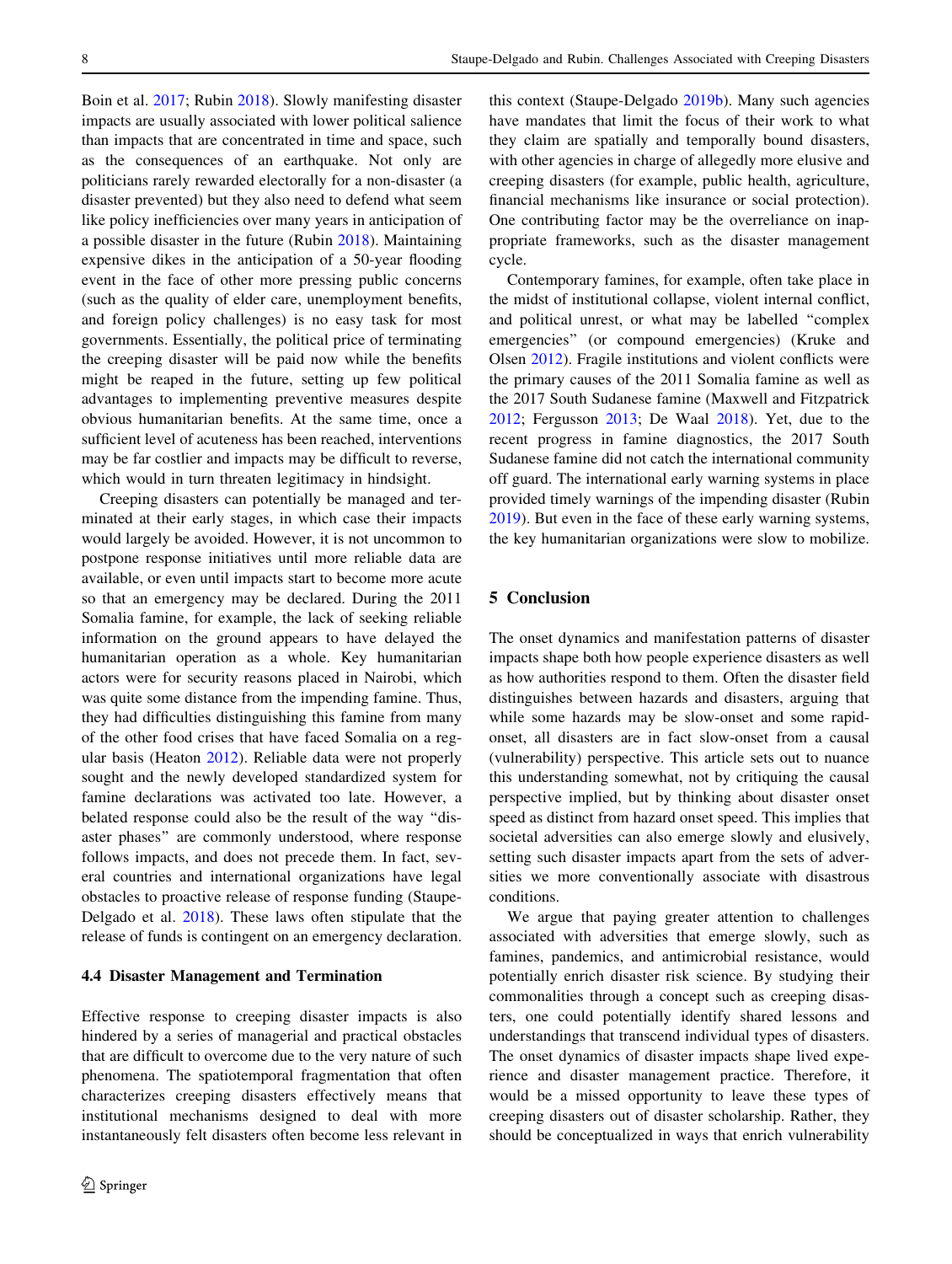<span id="page-8-0"></span>perspectives without creating unnecessary conceptual inconsistency.

Famines, as one example of how creeping disasters produce distinct dynamics, demand that we allow for such nuances and temporal perspectives not only in root cause analyses but also in how impacts are experienced and managed. The lived experience of famine disasters is temporally stretched and so are necessarily responses to famine. Among other things, the very existence of such disasters is more likely to be contested as unaffected groups may organize to deny the reality of a slowly developing creeping disaster, such as a famine (elites often have incentives for denying the existence of an emerging famine). This does not make them any less a product of a long range of root causes, proving logically that discussions of disaster onset patterns are by no means antithetical to considerations of vulnerability in disaster research. Increased attention to aspects of onset could provide novel theoretical insights as well as valuable practical lessons for disaster researchers, policy makers, and practitioners.

Creeping disasters, importantly, should not be approached as representing entirely novel challenges, although some aspects are distinct. An important implication of this article is that the notion of onset needs further theorization and empirical clarification in disaster research. A more fruitful approach is to understand creeping disasters as a category of disasters that exhibits certain key characteristics to a greater extent than other types of disasters. This perspective does not demand a definition of creeping disasters that is conceptually distinct from that of disasters as we commonly understand the concept. The distinction is not based on a binary understanding of mutually excluding categories but rather on a continuum of different characteristics that make it possible to classify disasters that exhibit stretched temporal manifestation dynamics as presenting a set of distinct challenges for disaster risk science.

Acknowledgements This work was funded by the European Union's Horizon 2020 research and innovation program under the Marie Skłodowska-Curie Grant Agreement No. 897656.

Open Access This article is licensed under a Creative Commons Attribution 4.0 International License, which permits use, sharing, adaptation, distribution and reproduction in any medium or format, as long as you give appropriate credit to the original author(s) and the source, provide a link to the Creative Commons licence, and indicate if changes were made. The images or other third party material in this article are included in the article's Creative Commons licence, unless indicated otherwise in a credit line to the material. If material is not included in the article's Creative Commons licence and your intended use is not permitted by statutory regulation or exceeds the permitted use, you will need to obtain permission directly from the copyright holder. To view a copy of this licence, visit [http://creativecommons.](http://creativecommons.org/licenses/by/4.0/) [org/licenses/by/4.0/.](http://creativecommons.org/licenses/by/4.0/)

## References

- Ahrens, W. 2003. Cultural and political obstacles to accepting early warnings of the Aral Sea disaster. In Early warning systems for natural disaster reduction, ed. J. Zschau, and A. Küppers, 305–310. Berlin: Springer.
- Alcántara-Ayala, I., and A. Oliver-Smith. 2015. The necessity of Early Warning Articulated Systems (EWASs): Critical issues beyond response. In Identifying emerging issues in disaster risk reduction, migration, climate change and sustainable development, ed. K. Sudmeier-Rieux, M. Fernández, I. Penna, M. Jaboyedoff, and J. Gaillard, 101–124. Cham: Springer.
- Birkland, T.A. 1998. Focusing events, mobilization, and agenda setting. Journal of Public Policy 18(1): 53-74.
- Boin, A., M. Ekengren, and M. Rhinard. 2020. Hiding in plain sight: Conceptualizing the creeping crisis. Risk, Hazards & amp; Crisis in Public Policy 11(2): 116–138.
- Boin, A., and P. 't Hart, E. Stern, and B. Sundelius. 2017. The politics of crisis management: Public leadership under pressure, 2nd edn. Cambridge: Cambridge University Press.
- Bosher, L., K. Chmutina, and D. van Niekerk. 2021. Stop going around in circles: Towards a reconceptualisation of disaster risk management phases. Disaster Prevention and Management 30(4/ 5): 525–537.
- Burton, I., R.W. Kates, and G.F. White. 1993. The environment as hazard, 2nd edn. New York: Guilford Press.
- Coetzee, C., and D. van Niekerk. 2012. Tracking the evolution of the disaster management cycle: A general system theory approach. Jàmbá: Journal of Disaster Risk Studies 4(1): 1-9.
- Conley, B., and A. de Waal. 2019. The purposes of starvation: Historical and contemporary uses. Journal of International Criminal Justice 17(4): 699–722.
- Costella, C., C. Jaime, J. Arrighi, E.C. de Prez, P. Suarez, and M. van Aalst. 2017. Scalable and sustainable: How to build anticipatory capacity into social protection systems. IDS Bulletin: Transforming Development Knowledge 48(4): 31–46.
- DeFalco, R. 2017. Conceptualizing famine as a subject of international criminal justice: Towards a modality-based approach. University of Pennsylvania Journal of International Law 38(1): 1113–1187.
- DeLeo, R.A. 2016. Anticipatory policymaking: When government acts to prevent problems and why it is so difficult. London: Routledge.
- De Waal, A. 1989. Famine mortality: A case study of Darfur, Sudan 1984–85. Population Studies 43(1): 5–24.
- De Waal, A. 1993. War and famine in Africa. IDS Bulletin: Transforming Development Knowledge 24(4): 33–40.
- De Waal, A. 1997. Famine crimes. London: Villiers Publications.
- De Waal, A. 2018. Mass starvation: The history and future of famine. Cambridge: Polity Press.
- Devereux, S. 2007. The new famines: Why famines persist in an era of globalization. London: Routledge.
- Dowlah, C. 2006. The politics and economics of food and famine in Bangladesh in the early 1970s—with special reference to Amartya Sen's interpretation of the 1974 famine. International Journal of Social Welfare 15(4): 344–356.
- Dynes, R.R. 2004. Expanding the horizons of disaster research. Natural Hazards Observer 28(4): 1–2.
- Fergusson, J. 2013. The world's most dangerous place: Inside the outlaw state of Somalia. London: Black Swan Publishing.
- Fritz, C.E. 1961. Disaster. In Contemporary social problems, ed. R.K. Merton, and R. Nisbet, 651–694. New York: Harcourt, Brace & World.
- Glantz, M.H. 1976. The politics of natural disasters: The case of the Sahel drought. New York: Praeger.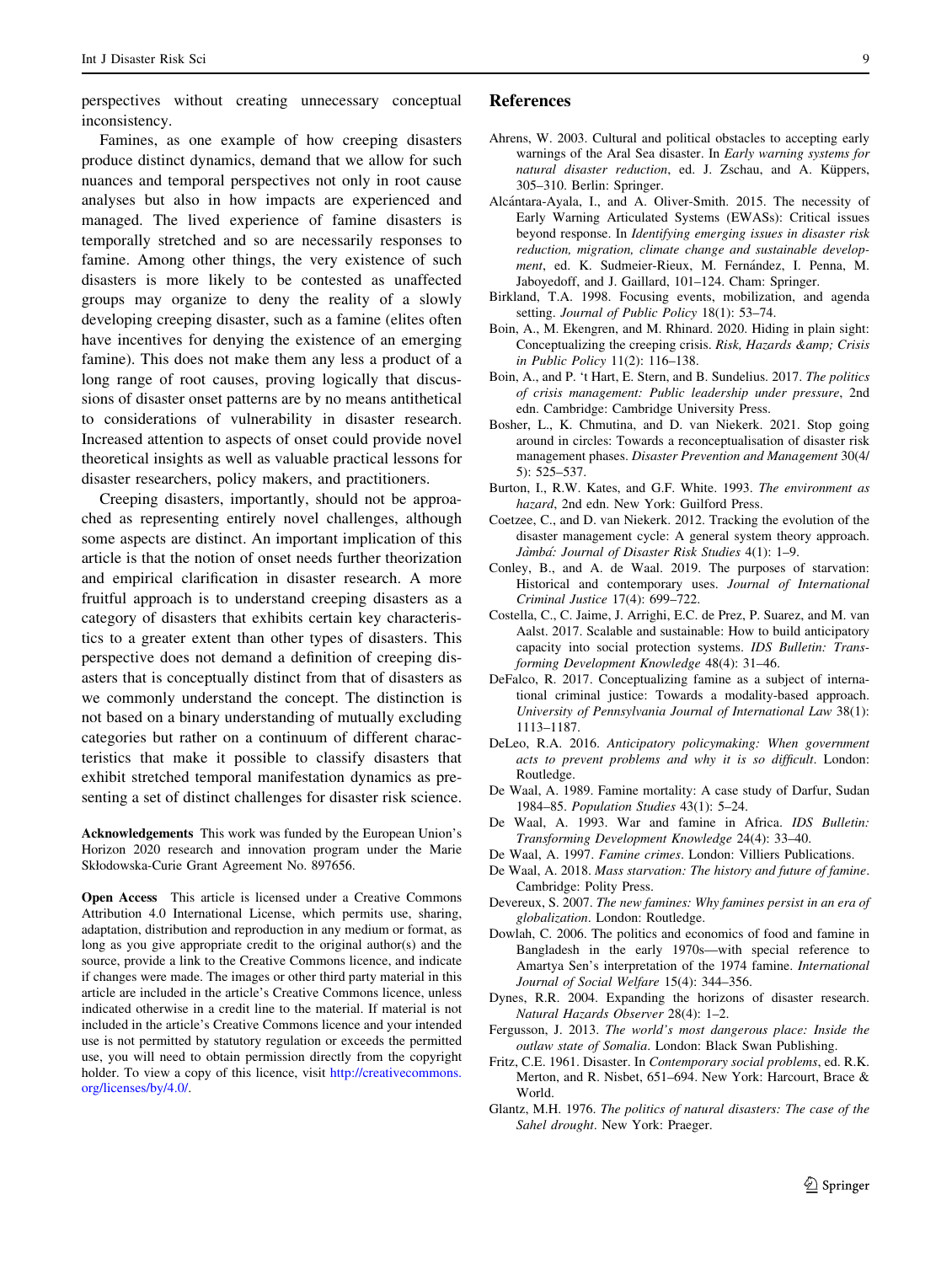- <span id="page-9-0"></span>Glantz, M.H. 1994. Creeping environmental problems. The World and I 1994: 218–225.
- Gráda, C.Ó. 2009. Famine: A short history. Princeton: Princeton University Press.
- Hannigan, J. 2013. Disasters without borders: The international politics of natural disasters. Cambridge: Polity Press.
- Healy, A., and N. Malhotra. 2009. Myopic voters and natural disaster policy. American Political Science Review 103(3): 387–406.
- Heaton, L. 2012. Somalia famine relief: A view from Mogadishu. Washington, DC: The Enough Project.
- Hewitt, K. 1983. The idea of calamity in a technocratic age. In Interpretations of calamity: From the viewpoint of human ecology, ed. K. Hewitt, 3–32. Boston: Allen & Unwin.
- Hewitt, K. 1995. Sustainable disasters? Perspectives and power in the discourse of calamity. In Power of development, ed. J. Crash, 115–128. London: Routledge.
- Howe, P. 2018. Famine systems: A new model for understanding the development of famines. World Development 105(C): 144–155.
- Howe, P., and S. Devereux. 2004. Famine intensity and magnitude scales: A proposal for an instrumental definition of famine. Disasters 28(4): 353–372.
- Hsu, E.L. 2019. Must disasters be rapidly occurring? The case for an expanded temporal typology of disasters. Time & Society 28(3): Article 904921.
- IFRC (International Federation of Red Cross and Red Crescent Societies). 2020. What is a disaster? [https://www.ifrc.org/en/](https://www.ifrc.org/en/what-we-do/disaster-management/about-disasters/what-is-a-disaster/) [what-we-do/disaster-management/about-disasters/what-is-a-dis](https://www.ifrc.org/en/what-we-do/disaster-management/about-disasters/what-is-a-disaster/) [aster/](https://www.ifrc.org/en/what-we-do/disaster-management/about-disasters/what-is-a-disaster/). Accessed 28 Jul 2021.
- IPC (Integrated Food Security Phase Classification). 2020. IPC resource 01: Famine classification. Rome: Integrated Food Security Phase Classification (IPC).
- IPC (Integrated Food Security Phase Classification). 2021. Famine review of the IPC acute food insecurity analysis. Rome: Integrated Food Security Phase Classification (IPC).
- Jaime, H. 2013. The ''silent disaster'' of local losses. UNISDR working paper prepared for the Global Assessment Report on Disaster Risk Reduction (GAR) 2013. Geneva: UNISDR.
- Keen, D. 1993. Famine, needs-assessment and survival strategies in Africa. Oxfam Research Papers 8. Oxford: Oxfam GB.
- Keen, D. 1994. The benefits of famine. Princeton: Princeton University Press.
- Kelman, I. 2019. Pacific island regional preparedness for El Niño. Environment, Development and Sustainability 21(1): 405–428.
- Kelman, I. 2020. Disaster by choice. Oxford: Oxford University Press.
- Kelman, I., and M.H. Glantz. 2014. Early warning systems defined. In Reducing disaster: Early warning systems for climate change, ed. S. Singh, and Z. Zommers, 89–108. Dordrecht: Springer.
- Kelman, I., J. Field, K. Suri, and G.M. Bhat. 2018. Disaster diplomacy in Jammu and Kashmir. International Journal for Disaster Risk Reduction 31: 1132–1170.
- Kruke, B.I., and O.E. Olsen. 2012. Knowledge creation and reliable decision-making in complex emergencies. Disasters 36(2): 212–232.
- Lautze, S., W. Bell, L. Alinovi, and L. Russo. 2012. Early warning, late response (again): The 2011 famine in Somalia. Global Food Security 1(1): 43–49.
- Lewis, J. 1988. On the line: An open letter in response to ''Confronting natural disasters, an international decade for natural hazard reduction''. Natural Hazards Observer 7(4): Article 4.
- Marcus, D. 2003. Famine crimes in international law. The American Journal of International Law 97(2): 245–281.
- Marulanda, M.C., O.D. Cardona, and A.H. Barbat. 2010. Revealing the socioeconomic impact of small disasters in Colombia using the DesInventar Database. Disasters 34(2): 552–570.
- Matthewman, S. 2015. Disasters, risk and revelation: Making sense of our times. Basingstoke, UK: Palgrave Macmillan.
- Maxwell, D., and M. Fitzpatrick. 2012. The 2011 Somalia famine: Context, causes and complications. Global Food Security 1(1): 5–12.
- Maxwell, D., A. Khalif, P. Hailey, and F. Checchi. 2020. Determining famine: Multi-dimensional analysis for the twenty-first century. Food Policy 92: Article 101832.
- Meriläinen, E., and M. Koro. 2021. Data, disasters, and space-time entanglements. International Journal of Disaster Risk Science 12(1): 157–168.
- Neal, D.M. 1997. Reconsidering the phases of disasters. International Journal of Mass Emergencies and Disasters 15(2): 239–264.
- OCHA (United Nations Office for the Coordination of Humanitarian Affairs). 2011. OCHA and slow-onset emergencies. OCHA Occasional Policy Briefing Series 6. New York: OCHA.
- OHCHR (Office of the United Nations High Commissioner for Human Rights). 2021. Special rapporteur on the right to food. [https://www.ohchr.org/en/issues/food/pages/foodindex.aspx.](https://www.ohchr.org/en/issues/food/pages/foodindex.aspx) Accessed 28 Jul 2021.
- Osmani, S.R. 1993. The entitlement approach to famine: An assessment. WIDER Working Papers 107. Helsinki: United Nations University / World Institute for Development Economics Research (UNU/WIDER).
- Patnaik, U. 1991. Food availability and famine—A longer view. Journal of Peasant Studies 19(1): 1–25.
- Perry, R.W., and E.L. Quarantelli. 2005. What is a disaster? New answers to old questions. Philadelphia: Xlibris.
- Quarantelli, E.L. 1991. Disaster research: An entry for an encyclopedia. Preliminary Papers 167. Newark, DE: University of Delaware Disaster Research Center.
- Quarantelli, E.L. 1997. Ten criteria for evaluating the management of community disasters. Disasters 21(1): 39–56.
- Quarantelli, E.L. 1998. What is a disaster? Perspectives on the question. London: Routledge.
- Quarantelli, E.L. 2000. Emergencies, disasters and catastrophes are different phenomena. Preliminary Papers 304. Newark, DE: University of Delaware Disaster Research Center.
- Rosenthal, U. 1998. Future disasters, future definitions. In What is a disaster? Perspectives on the question, ed. E.L. Quarantelli, 146–159. London: Routledge.
- Rubin, O. 2009. The entitlement approach: A case for framework development rather than demolition: A comment on ''Entitlement failure and deprivation: A critique of Sen's famine philosophy". The Journal of Development Studies 45(4): 621–640.
- Rubin, O. 2009. The merits of democracy in famine protection Fact or fallacy?. The European Journal of Development Research 21: 699–717.
- Rubin, O. 2018. The political dynamics of voter retrospection and disaster responses. Disasters 44(2): 239–261.
- Rubin, O. 2019. The precarious state of famine research. The Journal of Development Studies 55(8): 1633–1653.
- Seaman, J. 1993. Famine mortality in Africa. IDS Bulletin: Transforming Development Knowledge 24(4): 27–32.
- Sen, A. 1981. Poverty and famines. Oxford: Oxford University Press.
- Sen, A. 1999. Development as freedom. New York: Knopf.
- Shaluf, I.M. 2007. An overview on disasters. Disaster Prevention and Management 16(5): 687–703.
- Staupe-Delgado, R. 2019a. Progress, traditions and future directions in research on disasters involving slow-onset hazards. Disaster Prevention and Management 28(5): 623–635.
- Staupe-Delgado, R. 2019b. Overcoming barriers to proactive response in slow-onset disasters. Contributing Paper to GAR 2019. Geneva: UNDRR.